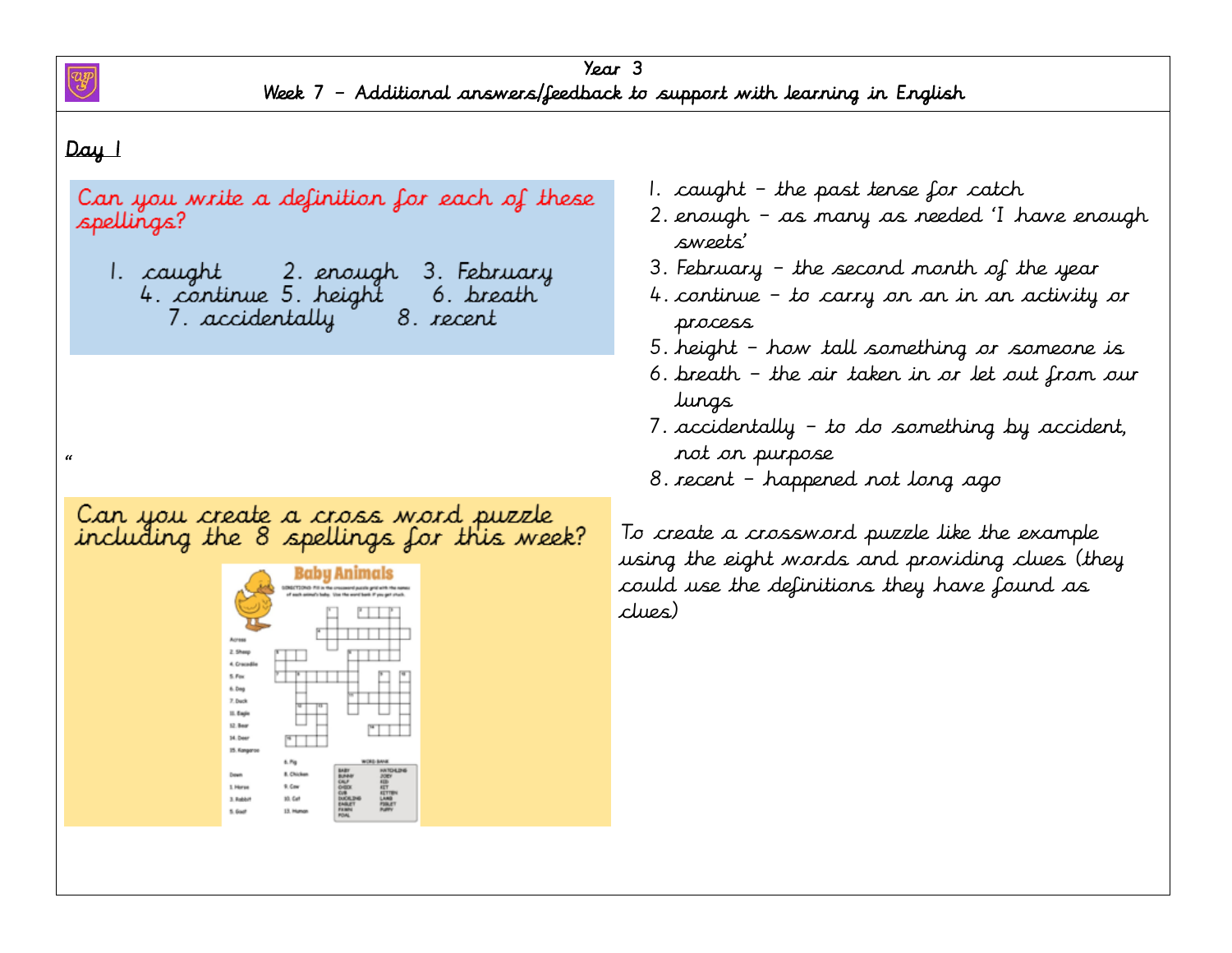- 1. In what year was the Calcutta diamond found? 1934
- 2. Who found the diamond? Mrs. Masood
- 3. Where was the Calcutta diamond found?  $-$  In a river
- 4. Where did Mr. Gates die? In New York
- 5. Who do you think the main character of the story is? Why? – Rachael Langley or Mrs Mahood – a reason explaining why they think this
- 6. What is Rachel Langley's job? Private Detective
- 7. How does Rachel speak to Matthew? Draw your answer. – Through a radio – drawing of a radio
- 8. What part of the story do you think this is? Why? Start – because it does not tell the whole story
- 9. What is the American word for taxi? Why do you think the author decided to use this word?  $-$  Cab, because the story is set in America



- 10. This type of ending is a cliff-hanger. Do you think cliff-hangers are meant to be exciting or boring? Why do you think writers use them when telling a story? – Exciting and to keep the reader wanting to read on, or for example if it is the end of a book to keep them wanting to buy the next to book and read on.
- 11. What do you think happens next? their own depiction of what they think happens next (there is no right or wrong answer for this question it is their own ideas and thoughts)

## Oak Academy

# Reading Comprehension Answers – Character Description Lesson 1 (Activity – Fact Retrieval)

- 1. What is Spider Man's real name> Peter Parker
- 2. List two things that sticky spider webs are used for. To tie up criminals, swing from towering buildings or use them as various tools
- 3. Which is one of Spider Man's key superpowers? Spider-sense
- 4. True or false? Statement 1 False Statement 2 True Statement 3 False
- 5. Which two things describe Spider Man's costume? Lightweight and Red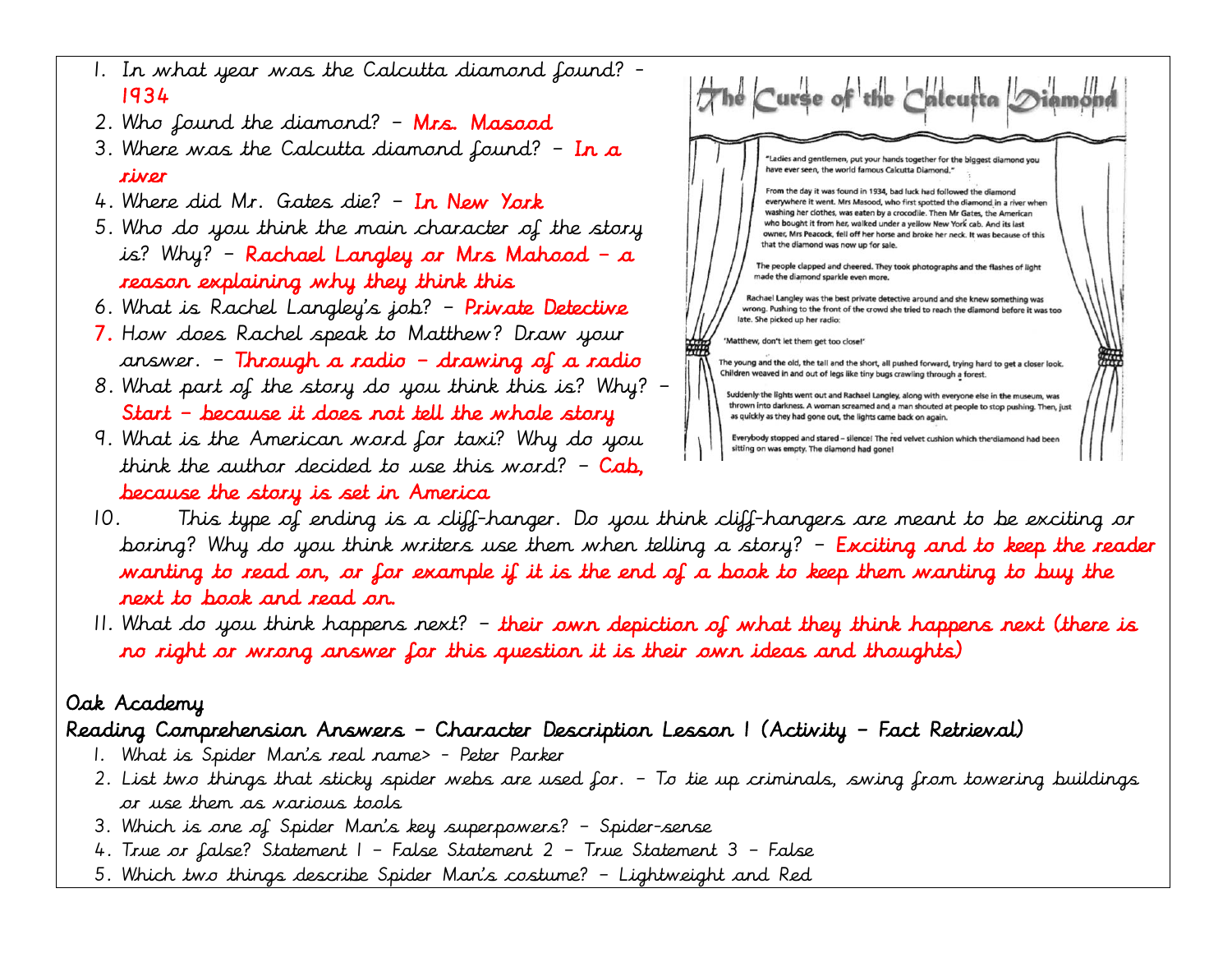Can you write a sentence for each of these spellings? Ensure each sentence includes the one of the spellings and the spellings are spelt CORRECTLY.

7. accidentally 8. recent

A series of sentences including one of the spellings in each. These must include

- Capital letters
- Fullstops
- Conjunctions

- Expanded noun phrases (where appropriate) The spellings must be spelt CORRECTLY.

Can you sort the spelling for this<br>week into word classes?

| Adjective | Adverb | Naur | <b>Mort</b> |
|-----------|--------|------|-------------|
|           |        |      |             |

- 1. Caught verb
- 2. Enough can be used as all four
- 3. February noun (proper noun)
- 4. Continue verb
- 5. Height noun
- 6. Breath noun
- 7. Accidentally adverb
- 8. Recent adjective

# Oak Academy

## Reading Comprehension Answers – Character Description Lesson 2 (Activity – Reading Comprehension)

- 1. What does the phrase 'she defends peace and equality' suggest about Wonder Woman? She wants a world without conflict (Choice A)
- 2. Why does the author use the phrase 'superior strength and superhuman agility'? To explain her superpowers and describe what these powers mean – adding detail to the text so we can really picture her as a character.
- 3. How does the author show that Wonder Woman's bracelets are extremely important to her? The author says she would lose all her powers showing that these are important to her as without them she wouldn't be Wonder Woman.
- 4. What does the phrase 'a number of enemies' suggest? That a lot of people do not like Wonder Woman and she has fought a lot of people.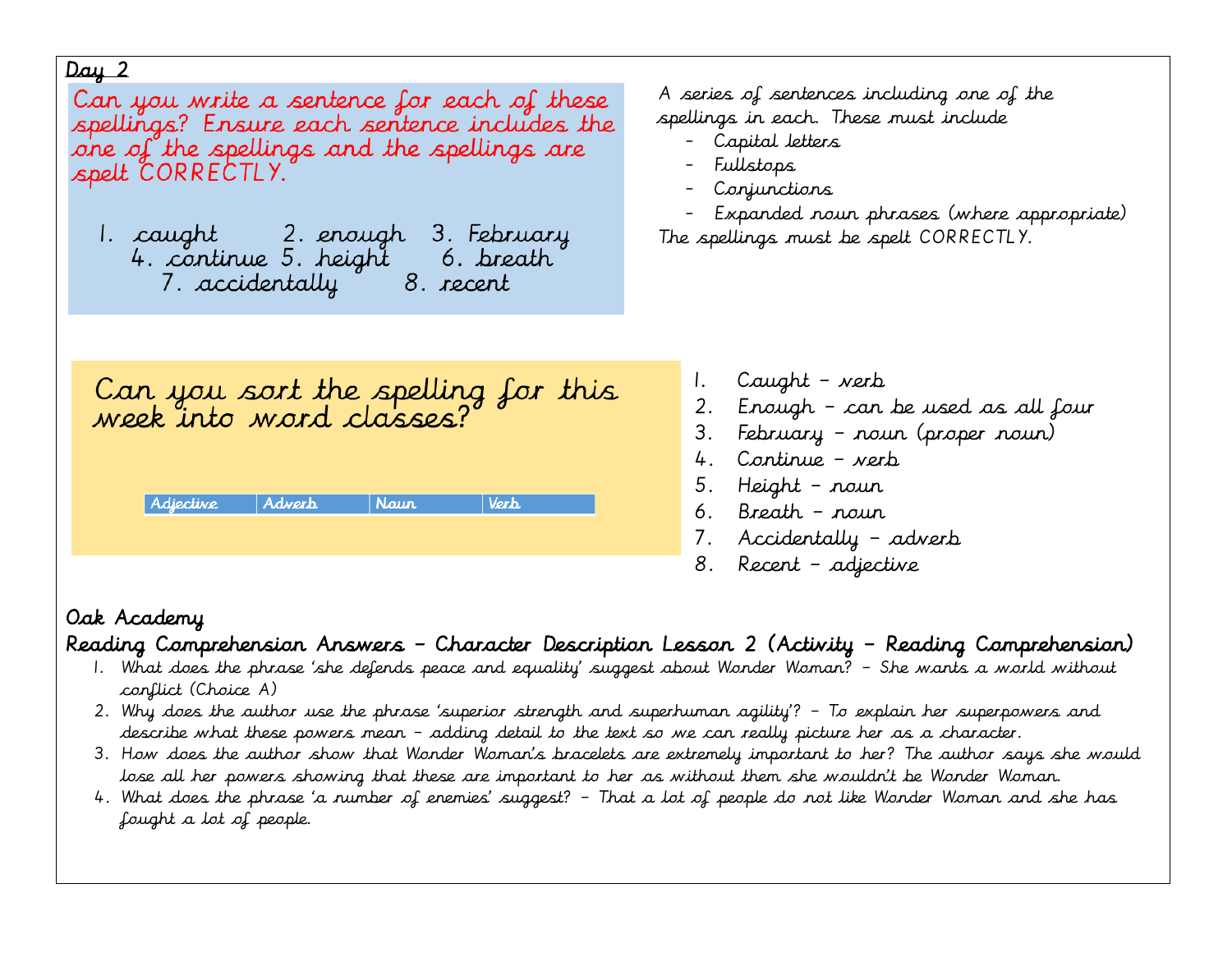1. caught 2. enough These words are all spelt incorrectly can you spot the mistakes and correct them? 3. February 4. continue 2. enul 3. Febuary 1. cort 4. continew 5. hite 6. <u>brea</u>f 5. height 7. accidentlly 8. reesent 6. breath . 7. accidentally 8. recentComplete these sentences using words from your spellings 1. February of the week. 1. My birthday is in \_\_ 2. enough 2.I have had  $\rule{1em}{0.15mm}$  of you today, you are testing my 3. caught patience.  $3.$  Yesterday  $I \_\_$  the bus into town to do some 4. continue shopping for my mum. 5. height 4.I need to \_\_\_\_ with my homework before I play in the 6. breath garder. 5. My dad is really tall I think that is where I get my 7. accidentally  $=$  from. 8. recent 6. When it's cold I can see my  $\_\_\_\_\$  in the air.  $7.1'm$  sorry I think  $I$  \_\_\_\_\_\_\_ broke your doll. 8. What is the most \_\_\_ piece of homework?

## Oak Academy

Reading Comprehension Answers – Character Description Lesson 3 (Activity – Identifying Features of a Text)

- 1. Find and copy an expanded noun phrase in the first sentence. Wonder woman is a compassionate, competitive super heroine.
- 2. In addition to this is an example of what feature? Fronted adverbial phrase
- 3. Find and copy the simile like a rocket into outer space
- 4. The apostrophe in the phrase 'too many people's surprise' is used to show what? possession
- 5. The word 'so' in the text above is an example of what feature? Co-ordinating conjunction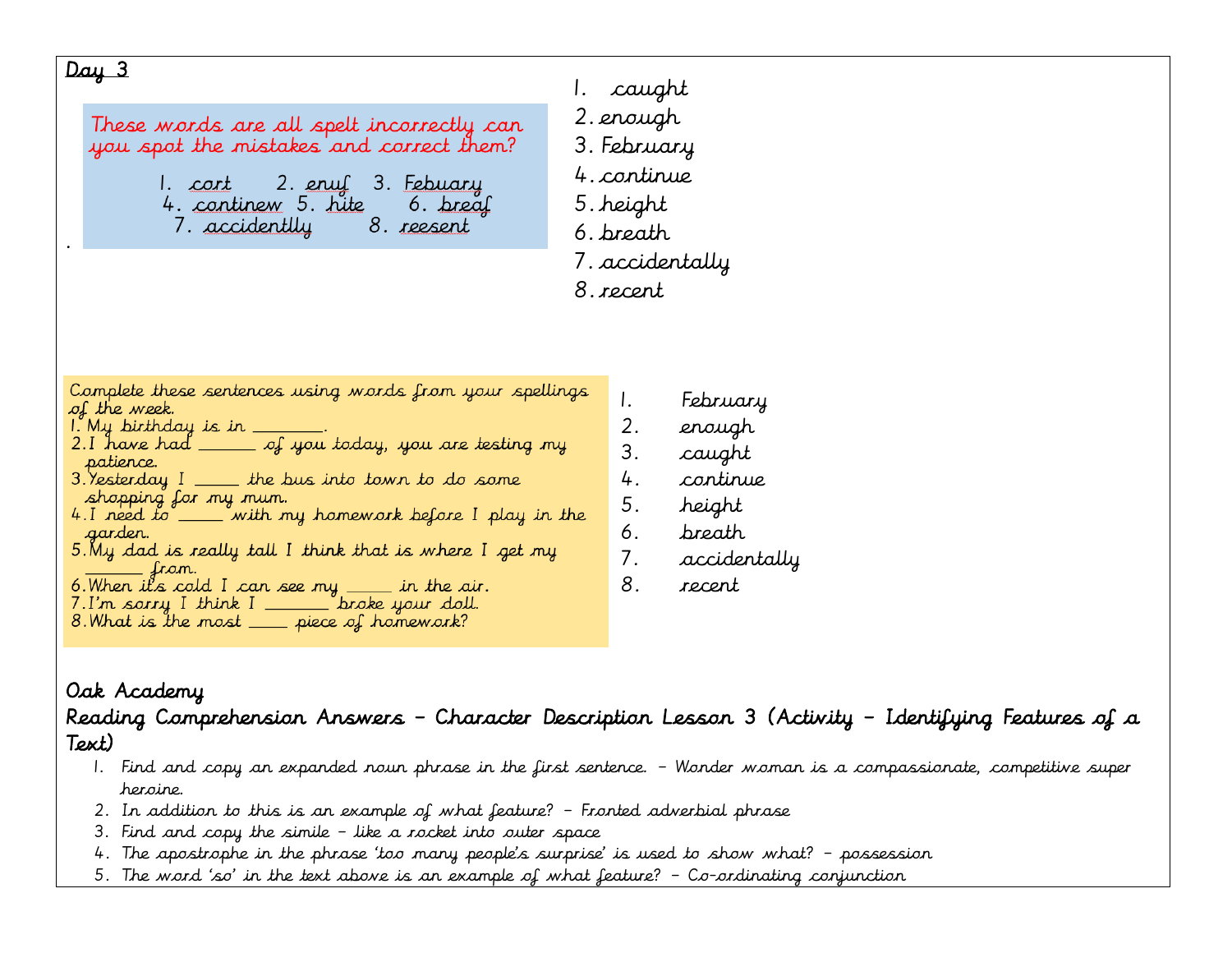Can write these spellings in different ways? Rainbow writing, bubble writing, crayons, felt tips, paints, BE CREATIVE!

1. caught 2. enough 3. February 4. continue 5. height 6. breath 8. recent 7. accidentally

The 8 spellings of the week written in as many different ways as they can think of, this can be done in their book or on paper, even on chalk in the garden!

Can you try and come up with a song to remember these spellings? Or a fun way of remembering them for your mini spelling test?

This can be as fun and creative as they want to make it; they can write and record this in their books also!

Maybe write a rap, song, perform a dance, act the words out?

Get creative!

### Oak Academy

Reading Comprehension Answers – Character Description Lesson 4 (Activity – SPAG Focus – Conjunctions)

- 1. Which one of these sentences use the correct conjunctions? Statement B
- 2. Which conjunction could be used to complete the sentence? SO
- 3. Which conjunction could not be used to complete the sentence? IF
- 4. Match A and B and chose a conjunction to create your own sentence. Let the children join whichever sentences they chose and use one of the conjunctions so it makes sense.